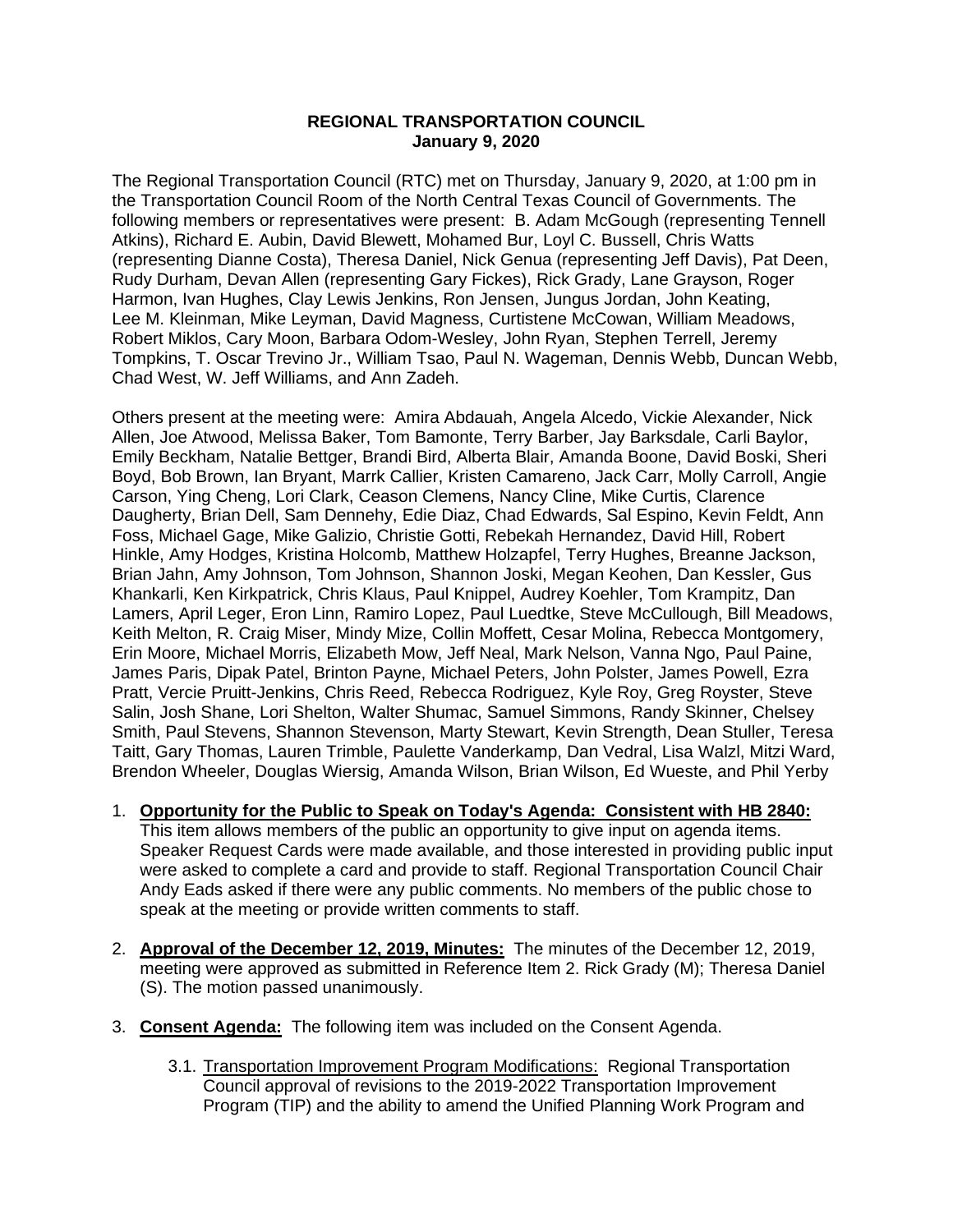other planning/administrative documents with TIP-related changes was requested. February 2020 revisions to the 2019-2022 TIP were provided in Electronic Item 3.1.

Jungus Jordan (M); Curtistene McCowan (S); The motion passed unanimously.

- 4. **Orientation to the Agenda/Director of Transportation Report:** Lori Clark presented Dallas-Fort Worth Clean Cities Fleet Recognition Awards. Bronze, silver, and gold awardees where recognized at the meeting and identified in Electronic Item 4.1. Michael Morris reviewed items in the Director of Transportation Report. He noted the region has been shortlisted as part of the competition for the Virgin Hyperloop One (VHO) Certification Center. The deadline for the next phase of the competition is February 28, 2020. Staff continues to engage the Texas Department of Transportation (TxDOT) and the Governor's Office, as well as host meetings with VHO and schedule trips to the test facility in Nevada and the VHO office in Los Angeles. Staff is also working with the Regional Transportation Council (RTC) Chair to determine the appropriate attendees. The February 13, 2020, RTC meeting will be postponed to 10 am on February 27, 2020, the day prior to the submittal deadline. This will allow staff to present information to the RTC without providing details that will be included in the proposal too far in advance of the deadline. The February 27 meeting agenda will contain action items only and will also include next steps with TxDOT. Staff will email members to confirm their ability to attend the February 27 meeting. In addition, Mr. Morris discussed correspondence in Electronic Item 4.2 related to expediting the three interchanges in the City of Irving. He noted efforts are underway by all parties to let the project as quickly as possible. In addition, he discussed transit studies funded by the RTC in Collin County, Southern Dallas County, and in cities within Tarrant County. Request for Proposals for these studies are due January 24, 2020. Mr. Morris clarified that RTC New Member Orientation will proceed on February 13, 2020, at 11 am. All members were invited to attend. Current air quality funding opportunities for vehicles were provided at [www.nctcog.org/trans/quality/air/funding-and-resources/fundingvehicle,](http://www.nctcog.org/trans/quality/air/funding-and-resources/fundingvehicle) and upcoming Dallas-Fort Worth Clean Cities events were provided at [www.dfwcleancities.org/dfw-clean](http://www.dfwcleancities.org/dfw-clean-cities-meetings)[cities-meetings.](http://www.dfwcleancities.org/dfw-clean-cities-meetings) December online input opportunity minutes were provided in Electronic Item 4.3. A January online input opportunity notice was provided in Electronic Item 4.4. Electronic Item 4.5 contained the current Public Comments Report. Recent correspondence was provided in Electronic Item 4.6, recent news articles in Electronic Item 4.7, and recent press releases in Electronic Item 4.8. Reference Item 4.9, distributed at the meeting, contained information about a funding opportunity for projects that reduce emissions from existing fleets of older diesel vehicles. Transportation partner progress reports we distributed at the meeting. Michael Morris recognized Stan Pickett for his service on the Regional Transportation Council. Several members thanked Mr. Pickett for his leadership and spirit of regionalism on IH 635E.
- 5. **Draft Rules for Public Comments at Regional Transportation Council Meetings (HB 2840):** Amanda Wilson presented draft Rules for Public Comments at Regional Transportation Council (RTC) Meetings. As a reminder, HB 2840 took effect on September 1, 2019, and requires governmental bodies to allow members of the public to make comments to a governmental body before or during the body's consideration of an item. A governmental body may adopt reasonable rules regarding public comments, including rules that limit the amount of time each member of the public can comment. If no simultaneous translation equipment is used, a member of the public using a translator must be given double the amount of time to comment than others. A governmental body may not prohibit public criticism of the body. Ms. Wilson noted that the Transportation Department implemented public comments beginning with the September 2019 RTC meeting and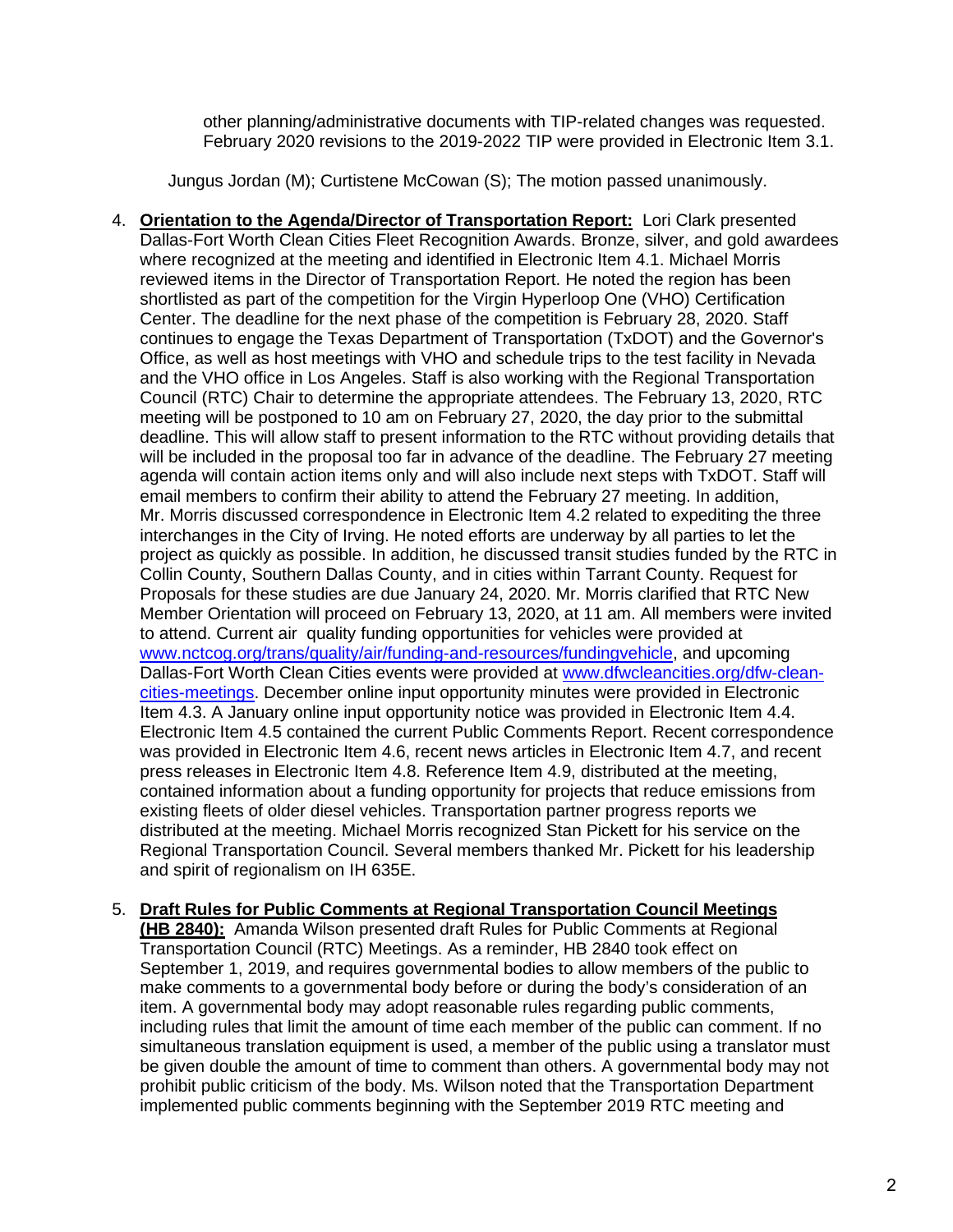continues to use informal guidelines to implement the process. To date, no members of the public have taken an opportunity to comment to the RTC directly. Draft rules have been developed and were provided in Electronic item 5.1. The intent of the process is to hear from the public directly regarding their views on RTC items and promote an orderly and fair process to do so. Staff proposed to have a single public comment period following the pledges and before any action items, similar to Agenda Item 1 on agendas since September 2019. Public comments will be taken on any agenda item. Draft rules establish a threeminute time limit; six-minute time limit if using a translator. Large delegations may be encouraged to have one spokesperson speak for the group, with a five-minute time limit provided; ten minutes if using a translator. Translation will be provided if requested 72 hours in advance. In addition, provisions are included for warning speakers when time has exhausted or if removal of a speaker is necessary. A Speaker Request Card, provided in Electronic Item 5.2, must be completed prior to the start of the RTC meeting. The card also provides an opportunity for written comments rather than speaking at the meeting. Ms. Wilson noted that in development of the draft rules, staff benchmarked local governments in the region as well as other metropolitan planning organizations in Texas on several topics and proposed draft rules are consistent with those benchmarked. The rules will be added to the Public Participation Plan as an appendix when adopted and to the RTC Bylaws when next updated in 2022. Ms. Wilson noted staff also considered room layout, and personnel and technology needs to effectively implement the public comments. In addition, she noted information regarding the opportunity to speak will be provided on the RTC website, as well as ability to request translation. Comments received will be documented in the RTC minutes. If written comments are provided, the comments will be provided in the monthly Public Comments Report. Ms. Wilson provided an overview of the schedule for this effort, which includes a 45-day public comment period. RTC action on the draft rules is anticipated at the March 12, 2020, meeting. Details were provided in Electronic Item 5.3. Barbara Odom-Wesley asked if there will be an opportunity for a person to register their comments for or against a topic even if they do not want to speak. Ms. Wilson noted the bill provides an opportunity for the public to speak to the body. However, the Speaker Request Card does allow for an option to submit a written comment. The comment will then be noted in the meeting minutes and documented through the public involvement process already in place. RTC Chair Andy Eads noted that written comments received during the Denton County Commissioners Court are copied and distributed at the meeting while the topic is deliberated. RTC Secretary Theresa Daniel also noted concern that the RTC would see the comments after an item was considered. Ms. Wilson noted this step is not outlined in the draft rules presented, and staff could include the practice of providing written comments received to members during the meeting. Rick Grady noted the City Secretary of Plano collects written comments and announces the number of written comments received for and/or against an item. A motion was made to approve staff to take the draft Rules for Public Comments at Regional Transportation Council Meetings, provided in Electronic Item 5.1, to the public for a 45-day comment period. Lee M. Kleinman (M); Rick Grady (S); The motion passed unanimously.

6. **Update on the Fort Worth to Laredo High-Speed Transportation Study:** Kevin Feldt provided an update regarding the high-speed transportation study draft report for the Fort Worth to Laredo project. This initiative encompasses metropolitan planning organizations (MPOs) from the Dallas-Fort Worth region to Laredo, with the North Central Texas Council of Governments (NCTCOG) as the lead agency. The final report is expected to be submitted in February 2020. As part of the study, staff reviewed the Texas Department of Transportation (TxDOT) Texas to Oklahoma Passenger Rail Study (TOPRS) recommendations for corridors, technologies, and modes of travel. The project background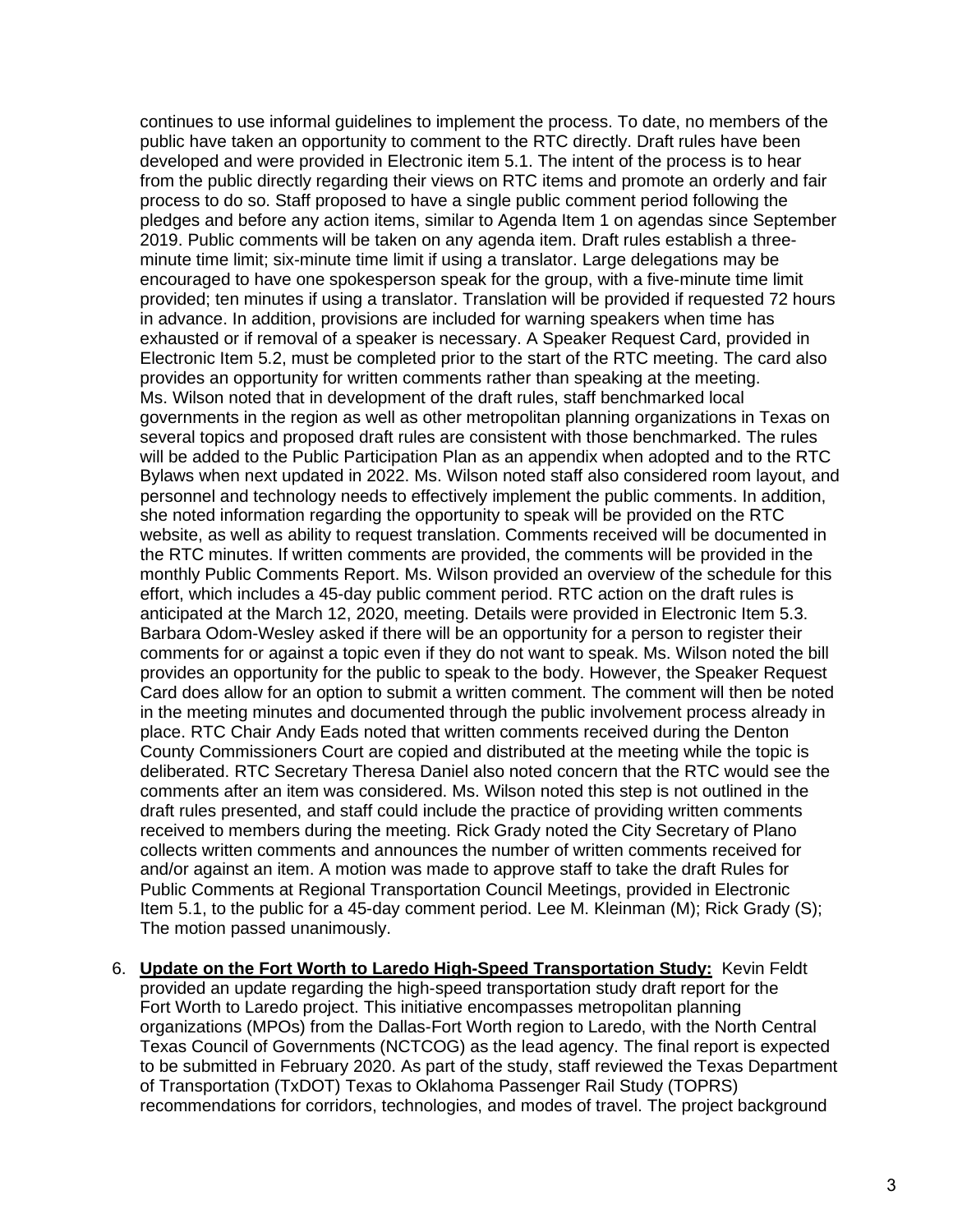was highlighted and included three corridors that were recommended in the Tier I Final Environmental Impact Statement completed by TxDOT. Technologies analyzed in the MPO's study included hyperloop, magnetic levitation, high-speed and higher-speed trains, regional rail, and guaranteed transit. High-level criteria were used to review the TOPRS corridors, with 23 city-to-city combinations analyzed. Corridor types identified were greenfield, existing highways, existing railroad, and existing utility. Hyperloop technology with stops at all major cities along the corridor was the highest-rated alternative analyzed. The general corridor path recommended alternative is use of a utility corridor from Fort Worth to Waco, the IH 35 corridor from Waco to San Antonio, and a greenfield corridor west of IH 35 from San Antonio to Laredo. Study results indicated further analysis in a Tier II Environmental Study is warranted. MPO partners in the corridor enthusiastically support connecting the various regions. They have also expressed concerns regarding the need for public funding, construction costs, the project timeline, maturity and expectation of the technology, and the availability of existing rights of way to emerging and new technologies. Michael Morris discussed interest of the MPOs to advance transportation between Fort Worth and Laredo. He noted staff will need 60-90 days to engage the other MPOs regarding partnership efforts to approach the Texas Transportation Commission (TTC) and request that the project advance into a Tier II Environmental Study since the project spans several regions within the state. He added the Regional Transportation Council (RTC) will be asked to formally endorse moving forward to see Governor and TxDOT approval to move to a Tier II project as part of next steps for the project. RTC Chair Andy Eads asked about the opinions of the other MPOs. Mr. Feldt indicated the impacted MPOs are in favor of the project. Lee M. Kleinman asked if the impacted MPOs are aware the next step in the process is a Tier II Environmental Study. Mr. Morris noted they are aware of the basic steps and concerns expressed are reflective of their engagement with the community and stakeholders. Mr. Kleinman also asked if connection north to Oklahoma City has been considered and if there is an institutional structure to engage another nation regarding service to Monterrey. Staff noted volume to Oklahoma City does not warrant high-speed transportation and the TOPRS recommendations was for conventional intercity rail at a higher speed. Regarding connection to Monterrey, Mr. Morris noted the conversation with the TTC should include a request for the nation and state to engage another nation regarding seamless service to Monterrey. This would be part of a resolution or position to be brought back to the RTC for consideration. The economic impact to the State of connecting to Monterrey is significant and the French have said that demand to Monterrey would pay for service from Monterrey to San Antonio. RTC Secretary Theresa Daniel asked if the proposed model would include the MPOs in the corridor working together. Mr. Morris suggested that local elected officials on MPOs from those six communities come together to bring a common set of resolutions and position to the TTC. Secretary Daniel asked if the strategy leaves the door open for expansion south to Monterrey and north to Saint Louis. Mr. Morris noted staff will bring to the RTC the Mobility Plan recommendations for highspeed and higher-speed rail at a future meeting.

7. **Next Steps with the Texas Department of Transportation and 10-Year Unified Transportation Program:** Michael Morris presented the latest schedule and process to formulate the Unified Transportation Program (UTP), as well as information on the comprehensive development agreements and P3 procurements. Instruction from the State of Texas is to submit all potential projects for the next UTP to the local Texas Department of Transportation (TxDOT) districts, who will then forward the list of projects to the State by the January 31, 2020, deadline. However, funding category targets will not be received until February 2020. North Central Texas Council of Governments (NCTCOG) staff is working to develop a project list that exceeds the estimated funding to prevent the potential loss of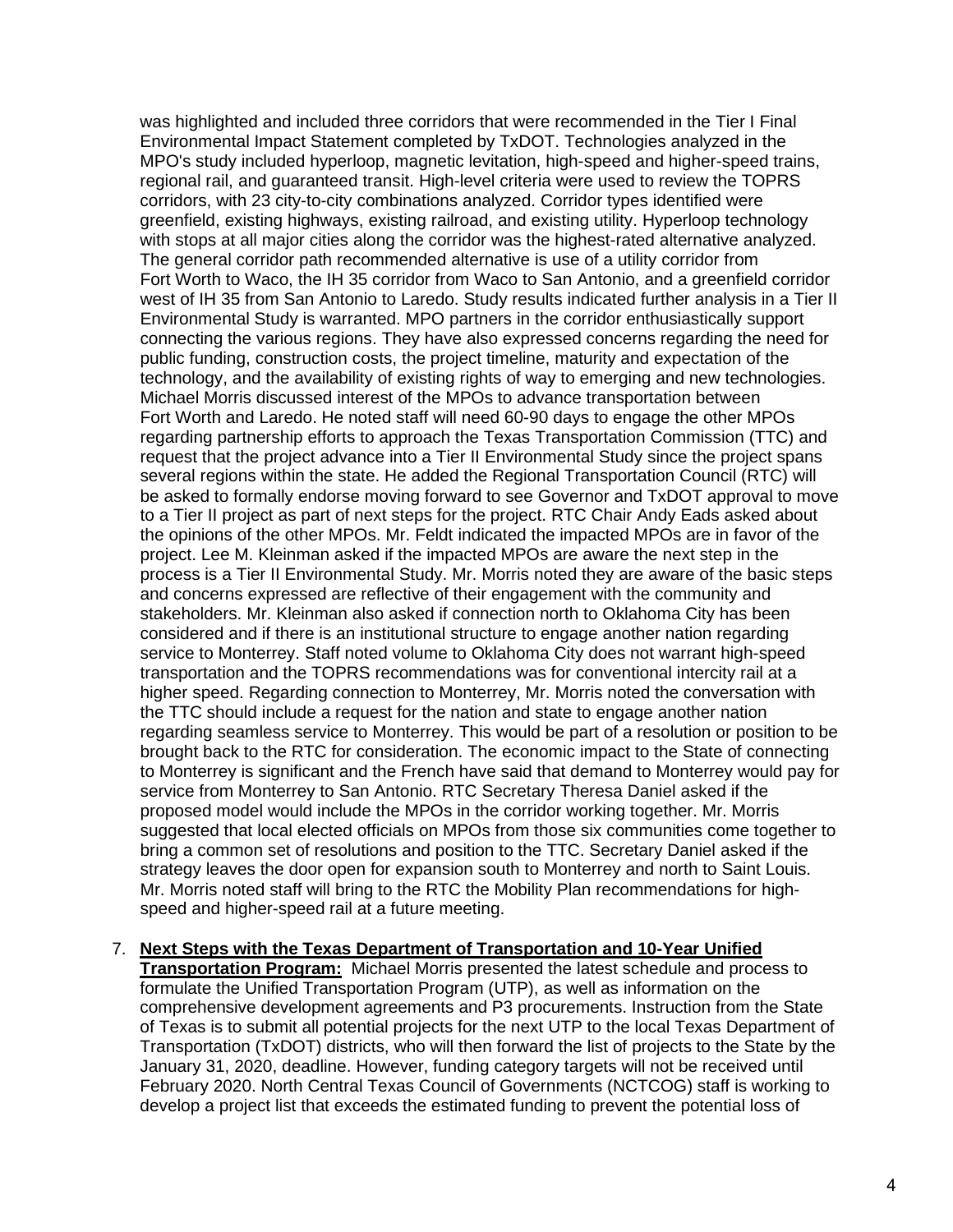funds during project selection by the Texas Transportation Commission (TTC). Conversations are ongoing with TxDOT regarding formula allocation and tools needed to advance projects and complete the system of projects that are underway. Before the State initiates its public involvement process for the UTP, members will be presented with the proposed project list. Mr. Morris referenced an article, distributed at the meeting in Reference Item 7, outlining TxDOT's new philosophy for transportation. He noted as conversations continue and in order to meet the January deadline, staff is working on system constraints, potential safety problems and lane drops, and will submit to the TxDOT districts four potential tolled projects for funding should the policy be updated so tolled projects can proceed. In Tarrant County, IH 30 from IH 35W to FM 157/Collins will be submitted. The project previously included tolls and there was a commitment to rebuild. The second project, IH 30 from IH 45 to US 80 or beyond, is important because of the safety issue caused by the lane drop from the Downtown Canyon project. SH 183 from SH 121 to SH 161, which is not in the appropriate configuration, is the third project to be submitted. The P3 provider will be making improvements to the non-tolled lanes, but this will create additional lanes that are not being balanced with the existing staged construction due to the lack of tools on Airport Freeway. The final project to be submitted as a tolled project is technology lanes on US 75 in Collin County. Project negotiations are ongoing and currently Mobility 2045 does not include tolled lanes on US 75. Since high-occupancy vehicle users must be maintained, tolling is being considered as a contingency. Mr. Morris noted that Regional Transportation Council (RTC) approval of the projects will be needed in the future if staff is successful in regaining use of tools. He reviewed a comparison of congestion levels and population among Atlanta, Chicago, Los Angeles and Dallas-Fort Worth. Minimal changes in congestion within the Dallas-Fort Worth region despite population growth is a testament to what the region has been doing as a team, the roll of tolled managed lanes, and the importance of regaining the ability to use tools. He also highlighted information in response to comments received regarding comprehensive development agreements, including the leveraging of funds and financial benefits of the partnerships. In addition, he discussed the managed lane system in the region. Mr. Morris noted staff expects to hear more from TxDOT regarding the path forward and will provide updates to members at the February 27, 2020, RTC meeting.

8. **Metropolitan Transportation Plan Policy Bundle – Round 4:** Kevin Feldt provided an overview of the Metropolitan Transportation Plan (MTP) Policy Bundle Round 4 application process. The MTP Policy Bundle is a list of 20 voluntary policies that can be adopted by local governments or transportation partners. A minimum adoption of 50 percent of the applicable policies is required, and successful applicants receive Transportation Development Credits (TDCs) that can be used to offset local funds for federal transportation projects. To be eligible, projects must be new and not contained in the current Transportation Improvement Program. Example policies were highlighted. Agencies can take action to adopt the policies through four types of action: 1) joint staff coordination, 2) governing body approval, 3) local ordinance, or 4) election. Round 4 of the Policy Bundle will be a two-year program, versus a one-year program as in previous rounds. TDC award amounts will be commensurate with the longer time period. As in previous rounds, all interested agencies must reapply even if they participated in the previous round. In addition, the same list of eligible policies from Mobility 2045 will be available. Round 4 funding assistance will open on February 3. The early submittal deadline is March 20. Applications received by this deadline will be reviewed for completeness by North Central Texas Council of Governments staff. The final application deadline is April 27, 2020. Action on the award of TDCs to successful participants is anticipated on July 9, 2020. Additional details were provided in Electronic Item 8.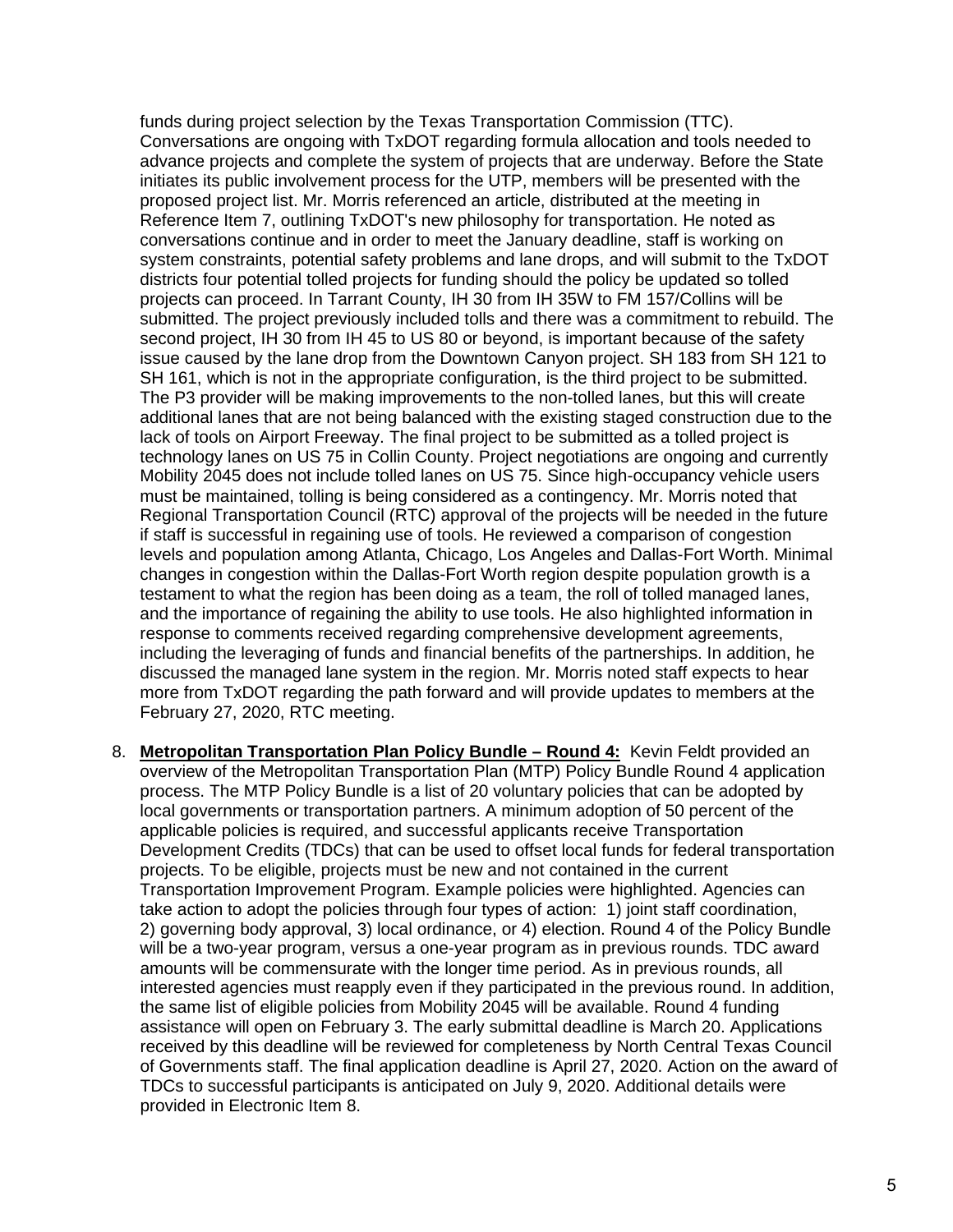- 9. **Texas Volkswagen Environmental Mitigation Program Update:** Lori Clark presented an update on Texas Volkswagen Environmental Mitigation Program funding. Approximately \$209 million was allocated to the State of Texas as part of the Volkswagen settlement agreement related to the installation of emissions defeat devices. The Texas Commission on Environmental Quality (TCEQ) is responsible for administration of funds received through the settlement. Of the total, approximately \$31 million was set aside for statewide zeroemission vehicle infrastructure which is anticipated to be available in summer 2020. Organizations interested in applying for zero-emission vehicle infrastructure funding were encouraged to contact staff. Approximately \$169 million of the total funding was set aside for mitigation actions such as the replacement or repower of old, heavy-duty diesel equipment with the Dallas-Fort Worth in receipt of approximately \$33 million. The funding has been released in specific application cycles for specific project types. The first category of funding was for school, transit, and shuttle buses. The second category includes approximately \$8.3 million for refuse vehicles, and the third category includes approximately \$6.7 million for local freight and port drayage trucks. Approximately \$7 million in remaining funds is available for other categories listed in Electronic Item 9. Ms. Clark noted that refuse vehicle funding is available for the repower or replacement of refuse vehicles such as garbage trucks, roll-off trucks, dump trucks, sweeper trucks, and others. Funding is available at 80 percent with no federal requirements, and members were encouraged to provide this information to appropriate staff within their entities. Ms. Clark also noted that as of December 2019, the Dallas-Fort Worth region has outpaced the remainder of the State in terms of funding requests. Staff will continue to monitor how the funding is being requested statewide to determine if unallocated funding could be requested for redistribution. Regarding local freight and port drayage trucks, she noted that the Texas Commissions on Environmental Quality will be hosting a webinar on January 22 at 2:00 pm. Funding is anticipated to be available the following day. Staff will continue to monitor funding available through the Texas Volkswagen Environmental Mitigation Program and provide updates to members. Lee M. Kleinman noted that this funding is a challenge to entities who keep their fleets current since eligible model years range from 1992-2009. Ms. Clark noted staff was aware of the challenge and flagged another recent funding opportunity, distributed at the meeting in Reference Item 4.9, that allows for replacement of a few newer model years.
- 10. **Auto Occupancy Verification Technology Update:** Natalie Bettger provided an update on the launch of a high-occupancy vehicle (HOV) detection and verification technology that will allow the region to transition from self-declaration and manual enforcement to a technology that verifies and automatically applies the HOV discount on managed lanes within the region. The technology will launch January 24, 2020, on LBJ East and on all other managed lanes January 27, 2020. An overview of the new automated process was provided. Users will get the GoCarma app that is associated with a toll tag and setup the GoCarma pass which is detected by the user's smartphone. If a user does not have a smartphone, an occupant pass will be provided for free. The app automatically recognizes the number of passengers in the vehicle, and the HOV users will receive the discounted toll rate. Ms. Bettger noted that communications have been sent to current TEXpress users that receive the HOV discount regarding the GoCarma app launch. Since that time, over 22,000 visitors have accessed the website through the link provided and approximately 10,000 have preregistered for the technology. Most questions received are related to occupant passes and general use of the technology. She noted that efforts are continuing on final acceptance and integration testing, implementation of a communication plan, and customer service monitoring. After launch of the technology, members will be updated on the go-live process, ongoing performance measures, and any customer service items. She thanked LBJ/NTE Mobility Partners, the North Texas Tollway Authority, and the Texas